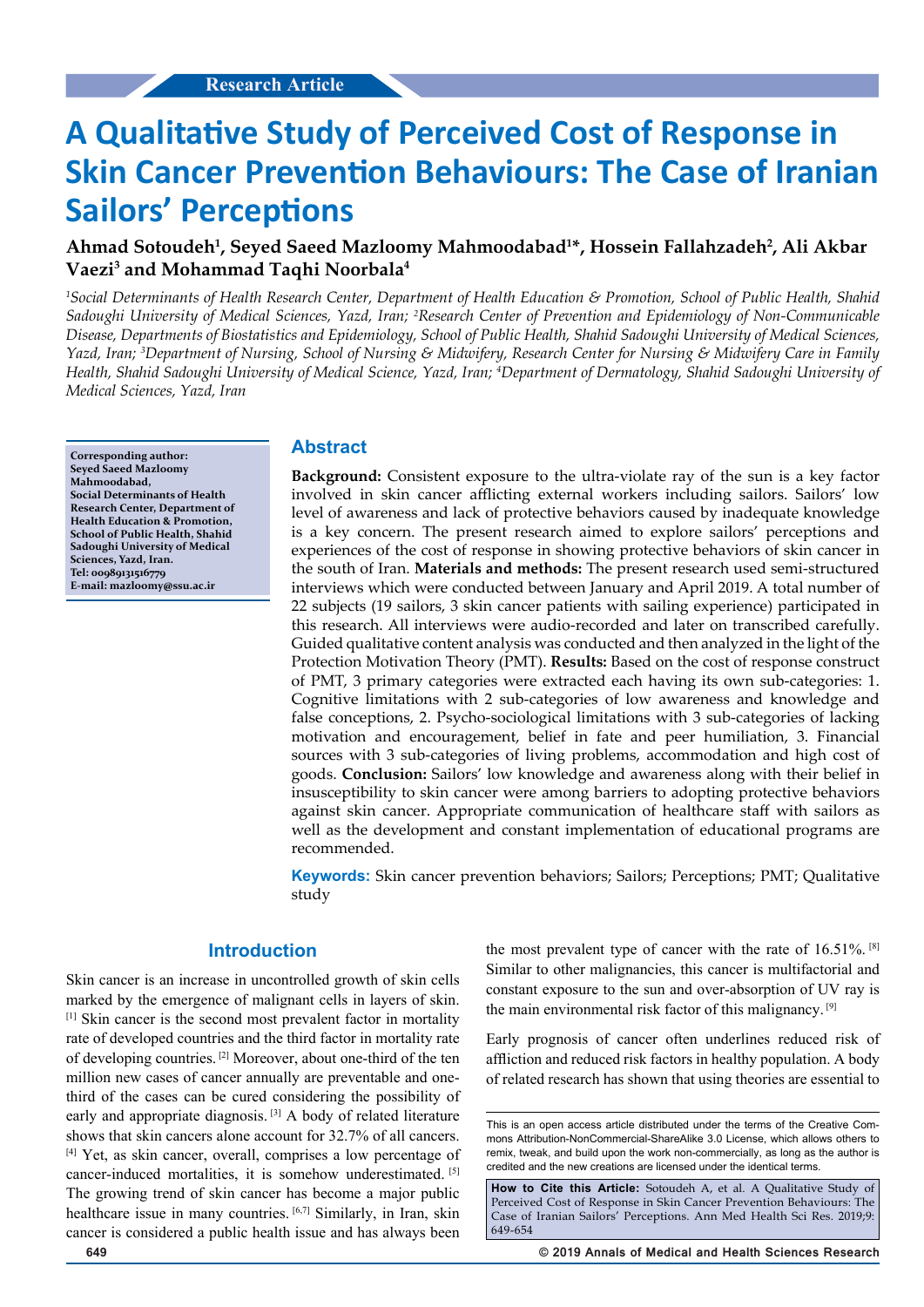explain preventive behaviors of high-risk behaviors. [10] Using PMT to explain skin cancer prognostic behavior perceptions and experiences can facilitate a true perception of experiences in the target population. PMT involves 2 cognitive mediators including: 1. Threat appraisal, 2. Coping appraisal. According to this theory, threat appraisal would assess unadaptive behaviors and includes rewards of incorrect behaviors and perceived threat (severity and susceptibility). Rewards of incorrect behaviors would increase the possibility of choosing unadaptive behaviors while threats would reduce the possibility of choosing unadaptive reactions. [11] Coping appraisal would assess one's ability to resist and repel threat. Increased coping appraisal would lead to increased protection motivation and thus a higher probability of behavior. Coping appraisal factors include response efficacy, perceived self-efficacy and perceived cost of response. [12,13] Threat appraisal factors and coping appraisal factors were combined to form protection motivation intervening factors. In this model, it is assumed that accepting the recommended healthy behavior is a direct self-motivated measure one takes to protect oneself. [14] Costs of response are the collection of barriers to the adoption of recommended preventive behaviors and include financial and non-financial costs such as time, efforts, discomfort and so on. Higher costs of adopting recommended healthy behaviors would cut down on the rate of the behaviors. [15]

According to the related literature, the underlying reason for the increasing rate of this disease is more daily activities outdoors without proper protective clothes, higher rate of see journey, long term exposure to sunlight and the ever thinning of the ozone layer. [16] In the south of Iran, due to severe sunlight in most seasons, workers' extensive exposure to sunlight in open areas and not having proper protective clothes on (e.g. hood and caps) in the workplace outdoors, a high prevalence of skin cancer is well expected. Among those who are primarily at risk are sailors. This population spends long hours exposed to sunlight due to the nature of job involved. If they do not wear proper clothes to protect them from harmful rays, they are susceptible to skin cancer. [15] The city of Bushehr is almost always tremendously sunny and sailors working in this harbor are extensively exposed to severe sunlight which makes them more prone to skin cancer. Moreover, skin cancer, regardless of gender, is a prevalent type of cancer in Bushehr province.

Broadly speaking, despite sailors' awareness of the effectiveness of skin cancer preventive behaviors, recurrent recommendations to those at risk and possibility of such behaviors for all, such preventive behaviors are still lacking to pursue health. Thus, it seems that there are a multiple factors involved in adopting preventive behaviors. Yet, they are primarily unknown. In order to access the overt and covert aspects of skin cancer preventive behaviors and come to a clear understanding from experiences, it is essential to qualitatively explore the experiences of those at risk and develop a proper educational program based on their needs. Therefore, the present research aimed to explore sailors' perceptions and experiences of the cost of response in skin cancer protective behaviors in the south of Iran based on PMT.

# **Research Methodology**

The present qualitative research followed guided content analysis approach and used semi-structured interviews which were conducted between January and April 2019. In this research, PMT and the perceived cost of response construct were used to explore sailors' perceptions and experiences. The subjects were sampled from sailors working in Dayyer harbor (a harbor in the south of Bushehr province). They were selected purposively to account for maximal diversity in different age groups. Sampling continued up until data satiation. Overall, 22 subjects participated including 19 sailors and 3 afflicted with skin cancer who used to be sailors. Inclusion criteria were at least one year of sailing experience, permanent residence in Dayyer harbor and full consent to take part in the research. The interviews took 35 to 65 minutes in length to conduct. To extend the interview content, a review of skin cancer literature was done in the light of PMT through a qualitative approach. Interview questions were sent to health education specialists as well as qualitative researchers. Their feedback was used for a final review of the interview content.

Before each interview, the purpose of research and why the interview was to be audio-recorded were explained to subjects. They were ensured of the process and that their voluntary participation was welcomed. Interview questions were designed based on the perceived cost of response construct of PMT. During the interviews, it was attempted to make the least intervention in the process. Meanwhile, it was also attempted to stop occasional deviations by asking appropriate questions. To elaborate on the content, exploratory questions were also added occasionally such as "what do you mean?" or "Can you explain more?" or the subject was asked to provide examples to clarify what he meant. At the end of each interview, the key points raised were summarized and paraphrased so that their accuracy could be confirmed by the subject. In the case of ambiguity, the subject was asked to clarify the issue.

All interviews were audio-recorded and then precisely transcribed. The transcriptions were then provided to subjects who went through them for confirmation. They were also reviewed several times by the present researchers. The written texts were typed in Microsoft Word and run in MAXQDA 10 for qualitative analysis. Data analysis was done through guided qualitative content analysis. The recorded audio tracks were played more than once and were transcribed carefully. Afterwards, while the interview textual content was carefully read, the text was abstracted into several meaning units which were later on coded. Then, the codes were cross-compared in terms of similarities and differences and were then put in a number of categories and sub-categories. To check the accuracy and stability of data, transferability, credibility, dependability and conformability criteria were used. [17] In this research, to increase credibility of data analysis, the coding and review of the codes, categories and sub-categories were all done by the present researchers. Besides, the researcher's long experience of being among sailors and attaining their trust was also used. To enhance dependability, the audio-recorded tracks were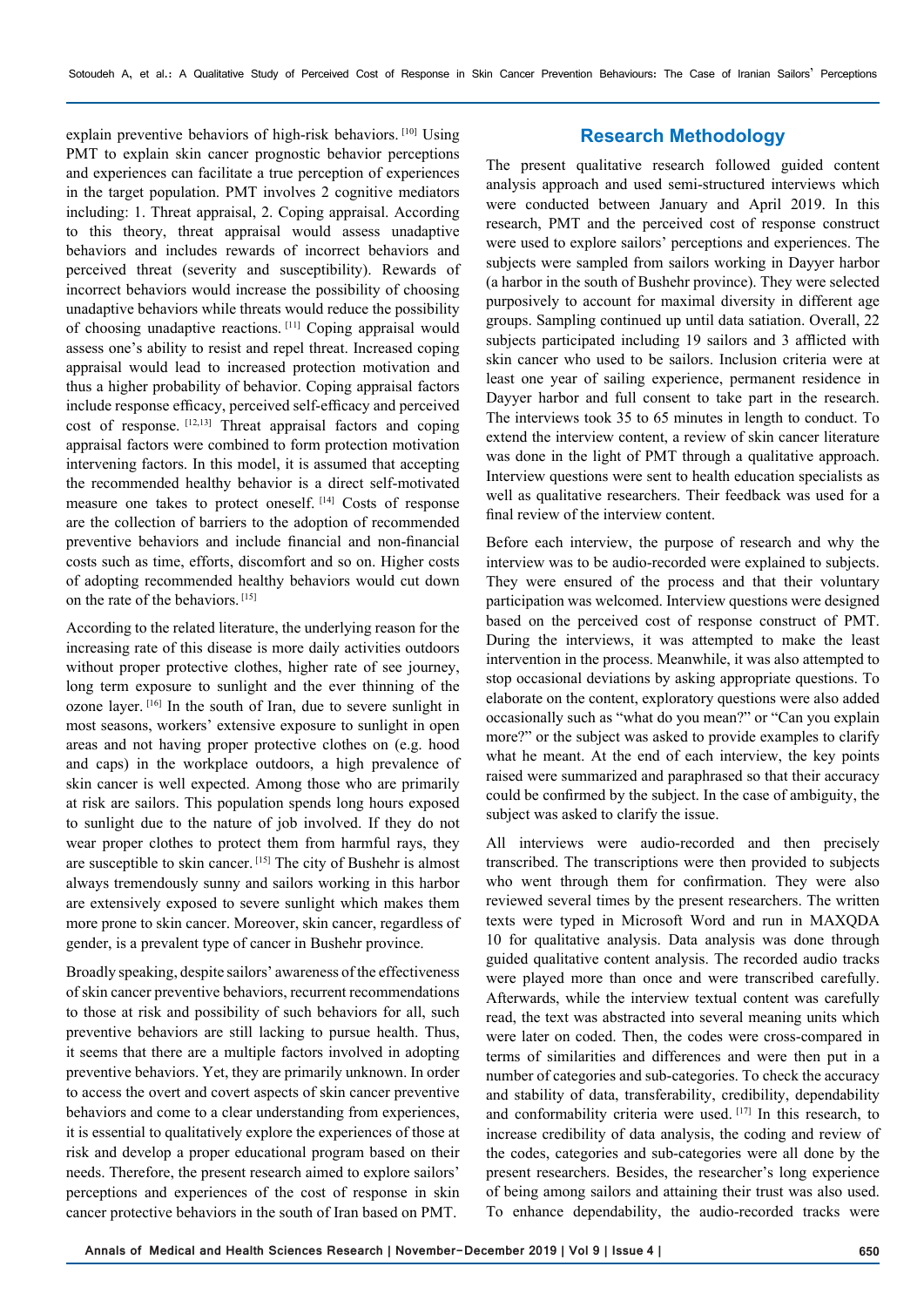compared with transcripts. External checks were used to enhance conformability and to improve transferability of data, the interview content, meaning units and extracted codes were availed to some of the participants.

### **Results**

Analysis of Iranian sailors' perceptions and experiences of the cost of response related to skin cancer protective behaviors led to 1 theme, 3 categories, 8 sub-categories and 158 initial codes. The Participants' personal and social traits are summarized in Table 1. Cognitive, psycho-sociological and financial source limitations were taken as categories. Table 2 reports on the theme setting, coding, categorizing and sub-categorizing procedure. In the proceeding, direct quotations will be presented from the participating sailors which better shows concepts in main categories.

#### **Cognitive limitations**

**Low awareness and knowledge:** The majority of sailors was scarcely informed about skin cancer and did not perceive them susceptible to the disease. A number of sailors grew false conceptions and talked about ineffectiveness of such behaviors in preventing skin cancer. With this respect, a sailor maintained:

*"I feel good and have no problem. Why should I ever think about skin cancer? Am I supposed to be afflicted with it? Never ever. I feel OK"* (Participant No. 7).

*Another explained: "I think using protective does not preclude skin cancer. How can we know wearing sunscreen stops skin cancer? I think such things are not protective against cancer"*  (Participant No. 11).

**False conceptions:** About half of sailors had false conceptions of protective behaviors and their effect on reduced risk of skin cancer. They mentioned the ineffectiveness of wearing sunscreen and long sleeves.

"*When I wore sunscreen, I did not feel comfortable at all. Such things do not go well with our work. How can we wear sunscreen in such humidity? Such stuff has no effect on reducing*  *the disease*" (Participant No. 3)

"*Well, of course we can't work well in long sleeves. I don't think wearing long sleeves can reduce skin cancer. Such things do not work*" (Participant No. 13)

Some sailors maintained why they did not wear sunscreen were that they perceived it harmful and containing chemicals.

Concerning this, a sailor said: *"Sunscreen has chemicals in it and would damage skin. I will never wear it"* (Participant No. 10).

#### **Psycho-sociological limitations**

**Low motivation and encouragement:** Several sailors mentioned fatigue and demanding work conditions due to hot and humid weather as the main reasons for being less motivated for protective behaviors.

"*The weather we've got here kills a man. When dead on our feet, we no longer feel we can protect ourselves*" (Participant No. 11).

About half of sailors said none of the healthcare staff or a single doctor so far in the health center made any advice on protective behaviors.

"*No, no one has ever warned us, neither our own doctor nor the health staff*" (Participant No. 4)

"*For me, this is the first time I ever hear of such issues. Well, why has no one ever told us to protect ourselves*" (Participant No. 8).

**Belief in fate:** Some of the sailors, initially, attributed skin cancer to chance or fate. A few found it in God's or destiny's hands, as in "*well, let's see what will happen. When the time for a disease comes, you go down with it. There is nothing you can do and this is one's fate*" (Participant No. 12).

"*God's will come true for sure, and such things cannot stop it, cannot stop a disease We are to die anyhow in a way. Whatever God wills soon comes true*" (Participant No.4).

Peer humiliation: A number of sailors reported the use of

| Table 1: Sailors' personal and social traits in the qualitative research. |                    |                |    |  |  |
|---------------------------------------------------------------------------|--------------------|----------------|----|--|--|
| <b>Variables</b>                                                          |                    | n              | %  |  |  |
| Age                                                                       | $20-30$ years      | 7              | 39 |  |  |
|                                                                           | 31-40 years        | 9              | 41 |  |  |
|                                                                           | 41-50              | 6              | 27 |  |  |
| Education                                                                 | Below diploma      | 14             | 63 |  |  |
|                                                                           | Diploma            | 6              | 27 |  |  |
|                                                                           | University degree  | $\overline{2}$ | 9  |  |  |
| <b>Marital status</b>                                                     | Married            | 17             | 77 |  |  |
|                                                                           | Single             | 3              | 13 |  |  |
|                                                                           | Divorced           | 2              | 9  |  |  |
|                                                                           | Below 5 years      | 6              | 27 |  |  |
| Work experience                                                           | 5-0 years          | 9              | 41 |  |  |
|                                                                           | 10 years or higher | 7              | 39 |  |  |
| Insurance                                                                 | Yes                | 15             | 68 |  |  |
|                                                                           | No                 | 7              | 39 |  |  |
| Experience of sunburn                                                     | Yes                | 8              | 36 |  |  |
|                                                                           | No                 | 14             | 63 |  |  |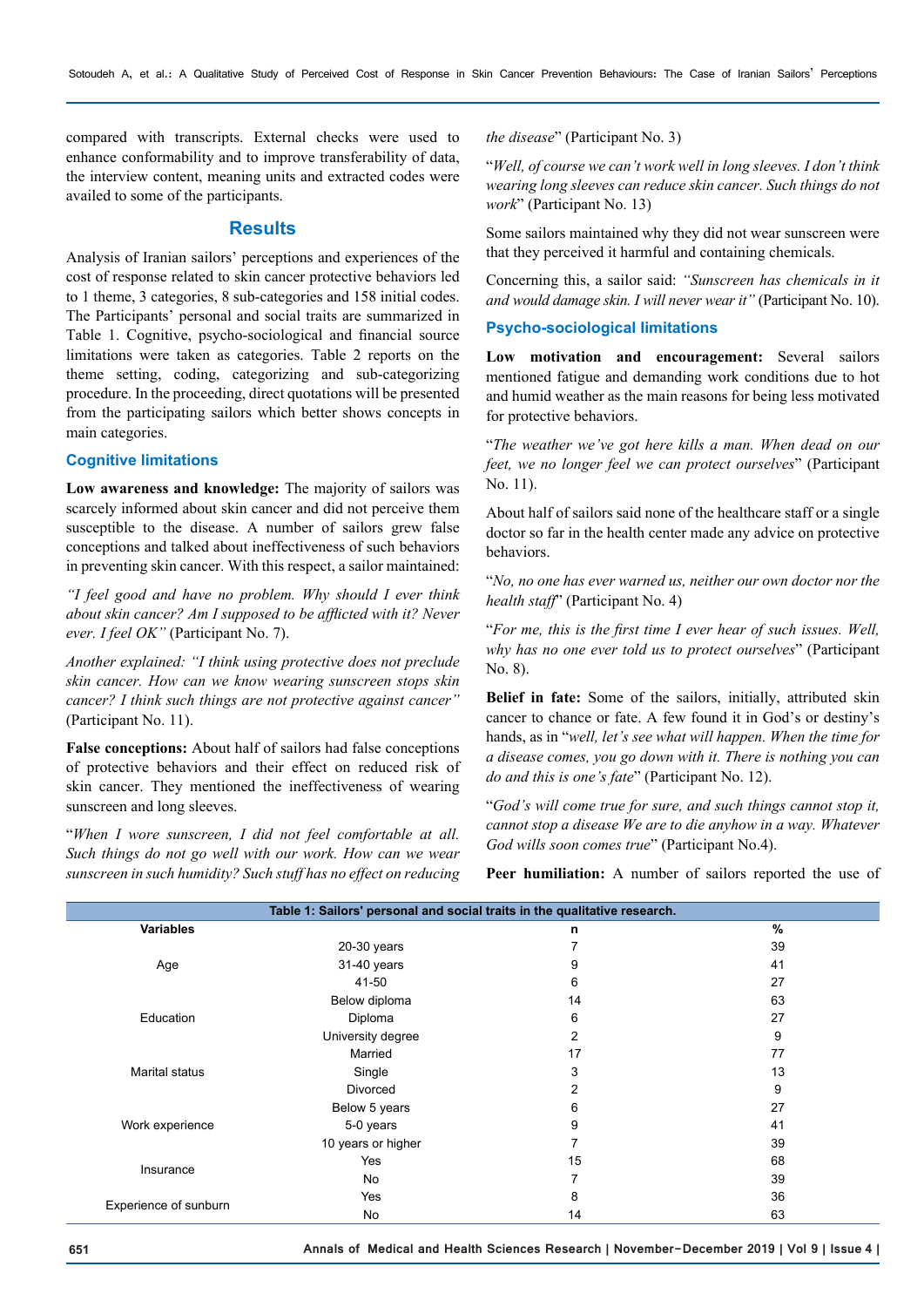| Table 2: Code extraction, theme, and category and sub-category formation among sailors. |                                  |                          |                            |  |  |
|-----------------------------------------------------------------------------------------|----------------------------------|--------------------------|----------------------------|--|--|
| Code                                                                                    | Sub-category                     | Category                 | <b>Theme</b>               |  |  |
| A low level of awareness                                                                |                                  |                          |                            |  |  |
| Feel healthy                                                                            | Low awareness and knowledge      |                          |                            |  |  |
| Unawareness of the efficiency of protective behaviors                                   |                                  |                          |                            |  |  |
| Not feel positive about wearing sunscreen                                               |                                  | Cognitive limitations    |                            |  |  |
| Feel negative about the chemicals in sunscreen                                          |                                  |                          |                            |  |  |
| Find it disturbing to wear long sleeves while working                                   | False conceptions                |                          |                            |  |  |
| Refrain from wearing sunscreen due to moist in air                                      |                                  |                          |                            |  |  |
| Fatique                                                                                 |                                  |                          |                            |  |  |
| Not to be recommended by doctor                                                         | Low motivation and encouragement |                          |                            |  |  |
| Be unwilling to show protective behaviors                                               |                                  |                          |                            |  |  |
| Chance and fate                                                                         | Belief in fate                   | Psycho-sociological      | Perceived cost of response |  |  |
| God                                                                                     |                                  | limitations              |                            |  |  |
| Peer criticism                                                                          | Peer humiliation                 |                          |                            |  |  |
| Peer humiliation                                                                        |                                  |                          |                            |  |  |
| Responsibility for family                                                               |                                  |                          |                            |  |  |
| Prioritize making a living                                                              | Living issues                    |                          |                            |  |  |
| Work/business                                                                           |                                  |                          |                            |  |  |
| Accommodation for children                                                              | accommodation                    | <b>Financial sources</b> |                            |  |  |
| Higher cost of living                                                                   |                                  |                          |                            |  |  |
| High cost of sunscreen                                                                  | Expensive goods                  |                          |                            |  |  |
| Instability of prices                                                                   |                                  |                          |                            |  |  |

protectives including sunscreen and long-sleeved clothes a means of making peers humiliate them in the workplace. Concerning this, a sailor put it:

"*I recall I wore sunscreen once and was grinned at by a colleague who said that's what women do! It has nothing to do with our job. I was laughed at which I can never forget*" (Participant No. 8).

Another sailor explained: "*It was about two years ago when it was truly hot. I wore a cap and scarf and covered myself completely. When I reached the harbor and got on a boat, a friend picked on me and asked why I was covering myself like that. He insisted I could not get to work like that and I would get distracted*" (Participant No. 15).

#### **Financial sources**

**Living issues:** Many sailors seriously dealt with financial problems, family burden and making a living. They were concerned with supplying basic needs in life as a priority in work. Instances are:

"*Of course, right now making a living is a must. All prices are high and there is no peace in the market. I should care about my own job and make a living*" (Participant No. 16).

"*I'm a breadwinner and am supposed to support a family. The costs are high and I should find a way to pay for them*" (Participant No. 1).

**Accommodation:** A few sailors showed concern about children's accommodation. They felt responsible for providing accommodation for them. With this regard, a sailor said: "*We are truly concerned as our children have grown and now want to have a house of their own which we should supply*" (Participant No. 4).

**High price of goods**: Another issue raised by the sailors was the high cost of life, instability of prices in market and the high cost of sunscreen. Accordingly, a sailor complained: "*Sunscreen is expensive. How can we pay for that? All prices have increased and life is hard*" (Participant No. 18).

# **Discussion**

The present research was the first qualitative attempt to explore Iranian sailors' perceptions and experiences of protective behaviors against skin cancer. Sailors, not unlike external workers, are susceptible to skin cancer. PMT and the perceived cost of response construct were used to explore sailors' experiences and perceptions. The categories of perceived cost of response were extracted as cognitive limitations, psychosociological limitations and financial sources.

In the present research, cognitive limitations included low awareness and knowledge and disbelief in susceptibility to skin cancer. In different qualitative studies, low awareness and knowledge were also taken as barriers to adopting protective behaviors. [18-21] Similar to the present findings, kidney transplant recipients did not perceive themselves prone to skin cancer and did not perceive skin cancer as a major health issue. [22] On the contrary, Hamilton et al. reported Australian parents' awareness of protective behaviors such as wearing a cap and sunscreen as desired<sup>[23]</sup>

Among other cognitive barriers to protective behaviors were false conceptions of adopting preventive behaviors such as refraining from wearing long-sleeved clothes and sunscreen due to inconvenience. A body of research was consistent with the present findings and reported on inessentiality of wearing sunscreen, feeling uncomfortable to wear sunscreen, finding chemicals in sunscreen harmful and discomfort in wearing long clothes. [20,24-26]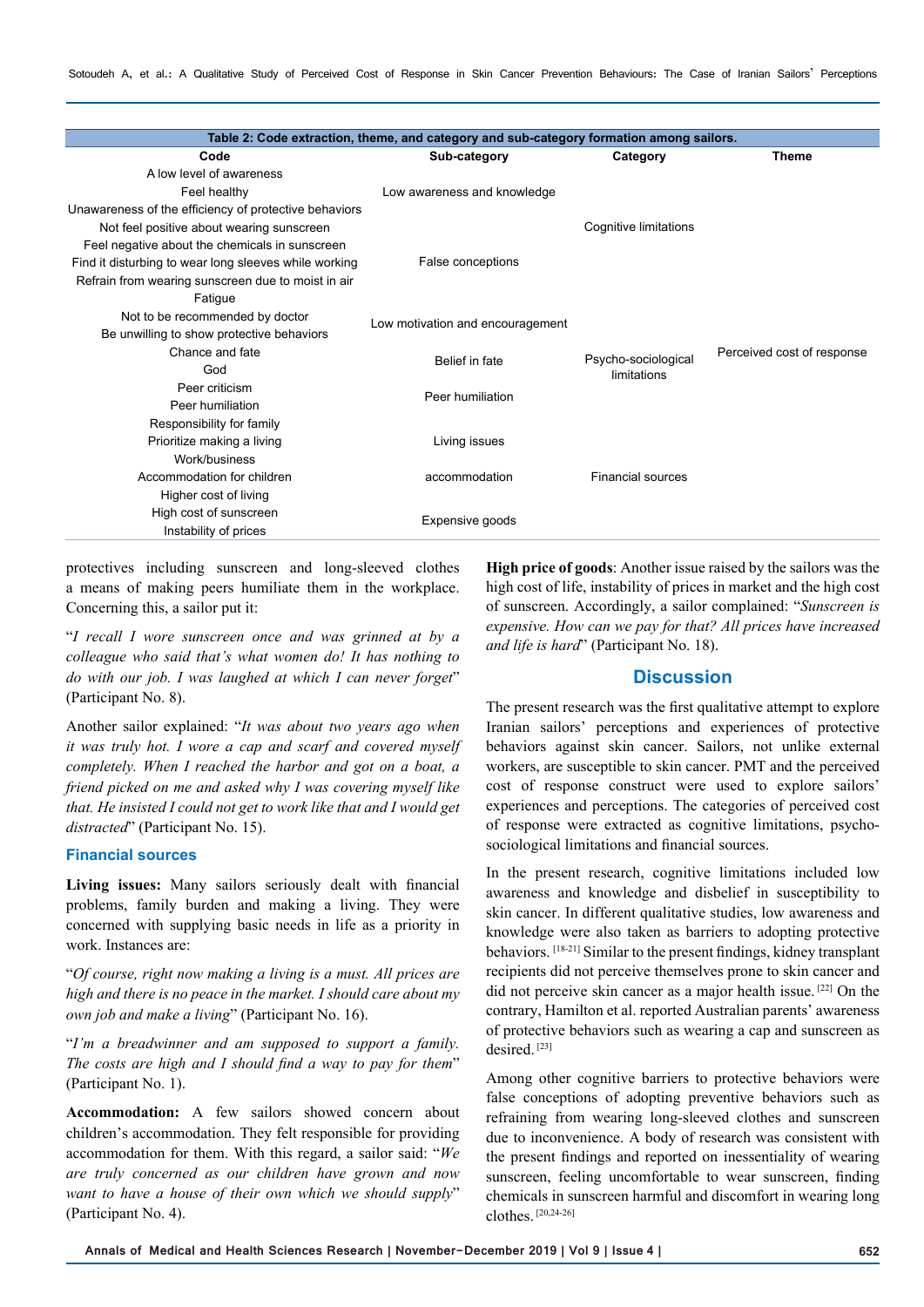Thus, in order to promote sailors' knowledge, remove false conceptions and emphasize the essentiality of adopting protective behaviors, certain educational strategies should be implemented. A set of protective behaviors is recommended that can play a key role in preventing skin cancer.

Another finding of the present research is psycho-sociological limitations. Low motivation and encouragement to adopt protective behaviors, work-induced fatigue and bad weather besides miscommunication and lacking advice on health staff's side to adopt such behaviors are among points raised by the participating sailors. Consistent with the present findings, an American study exploring parents' and children's perceptions mentioned unpleasant weather, lack of proper clothes in hot weather and lack of doctor's advice to encourage protective behaviors as the main barriers to such behaviors. [20] In contrast, English and Australian university students' experiences show adequate motivation for adopting protective behaviors. Peer pressure, media, family and childhood habits can be seriously involved in motivating individuals. [27,28]

Proper communication with health staff and required recommendations to encourage sailors to adopt protective behaviors play a key role in preventing skin cancer. Moreover, it is recommended to encourage sailors to monitor themselves and screen for skin cancer so that early diagnosis of skin cancer can be made possible.

Another barrier to adopting protective behaviors, as raised by sailors, was fate and the chance of dying due to a disease. With this respect, Khodayarian et al. pinpointed the role fate or chance played in the incidence of a disease among women Participants.<sup>[29]</sup> Correcting such beliefs is essential to prevent diseases. Individual role and belief is to be taken into account in educational interventions.

A number of sailors mentioned peer humiliation as a barrier to adopting protective behaviors such as wearing sunscreen or long-sleeved clothes. In other research, cultural pressure and peer pressure were found as barriers to protective behaviors. [17,22] The tremendous effect of peers on receiving or not receiving protective behaviors warmly is undeniable. An interventional strategy to adopt protective behaviors is to keep an eye on sailors' peers. Sailors' family and friends should be taken into account in developing and implementing educational programs for them.

Among other barriers to the adoption of protective behaviors are financial sources including the ever-rising cost of life, high price of sunscreen and their prioritizing work over other stuff, as pinpointed by the majority of sailors. In an extensive body of research, the high cost of sunscreen was mentioned as a key barrier. [15,17,19,22]

On the contrary, English university students stated health and protective behaviors as a priority. [25] Raising knowledge and awareness does not suffice on its own. Therefore, it is essential for harbors and shipping offices to pay considerable attention to sailors support them and reduce financial issues. It is inevitably essential to develop and continue supportive programs for

relevant organizations to promote protective behaviors against harmful rays of sun.

The present findings revealed that Iranian sailors were not aware of their susceptibility to skin cancer. Besides their inadequate knowledge, their protective behaviors are also underdeveloped. At the core of the educational program should be the correction of false beliefs to be unsusceptible to skin cancer. It is essential to prioritize health staff's role to communicate and recommend protective behaviors and screening so as to make early diagnosis of skin cancer possible. It is recommended to develop diverse and dynamic educational programs to increase sailors' knowledge and adoption of protective behaviors.

#### **Acknowledgements**

The present authors are grateful to all sailors participating in this research. The present research is part of a Ph.D. dissertation of health education and promotion approved and sponsored by Shahid Sadoughi University of medical sciences. The ethical code is IR.SSU.SPH.REC.1397.085. The gratitude is extended to the deputy of research at Yazd University of medical sciences for the financial support. There is no conflict of interest among the authors.

# **Competing Interest**

The authors declare that they have no competing interests.

#### **References**

- 1. Guy GP Jr, Thomas CC, Thompson T, Watson M, Massetti GM, Richardson LC. Centers for Disease Control and Prevention (CDC). Vital signs: melanoma incidence and mortality trends and projections—United States, 1982-2030. MMWR Morb Mortal Wkly Rep. 2015;64:591-596.
- 2. Brunssen A, Waldmann A, Eisemann N, Katalinic A. Impact of skin cancer screening and secondary prevention campaigns on skin cancer incidence and mortality: A systematic review. J Am Acad Dermatol. 2017;76:129-139.
- 3. Massone C, Maak D, Hofmann-Wellenhof R, Soyer HP, Fr€uhauf J. Tele-dermatology for skin cancer prevention: an experience on 690 Austrian patients. J Eur Acad Dermatol Venereol. 2014;28:1103-1108.
- 4. Jun J, Nan X. Determinants of cancer screening disparities among Asian Americans: a systematic review of public health surveys. J Cancer Educ. 2017;33:757-768.
- 5. World Health Organization: Skin cancers. How common is skin cancer? 2016.
- 6. Higgins S, Nazemi A, Chow M, Wysong A. Review of non-melanoma skin cancer in African Americans, Hispanics, and Asians. Dermatol Surg. 2018;44:903-910.
- 7. Wernli KJ, Henrikson NB, Morrison CC, Nguyen M, Pocobelli G, Blasi PR. Screening for skin cancer in adults: updated evidence report and systematic review for the US Preventive Services Task Force. Jama. 2016;316:436-447.
- 8. Noorbala MT, Kafaie P. Analysis of 15 years of skin cancer in central Iran (Yazd). Dermatology online journal. 2007;13.
- 9. Burton KA, Ashack KA, Khachemoune A. Cutaneous squamous cell carcinoma: A review of high-risk and metastatic disease. Am J Clin Dermatol 2016;17:491-508.
- 10. Noroozi A, Ghobadi Dashdebi K, Tahmasebi R. Factors predicting fecal occult blood testing among residents of Bushehr, Iran, based on the health belief model. Asian Pacific Journal of Cancer Prevention. 2016;17.